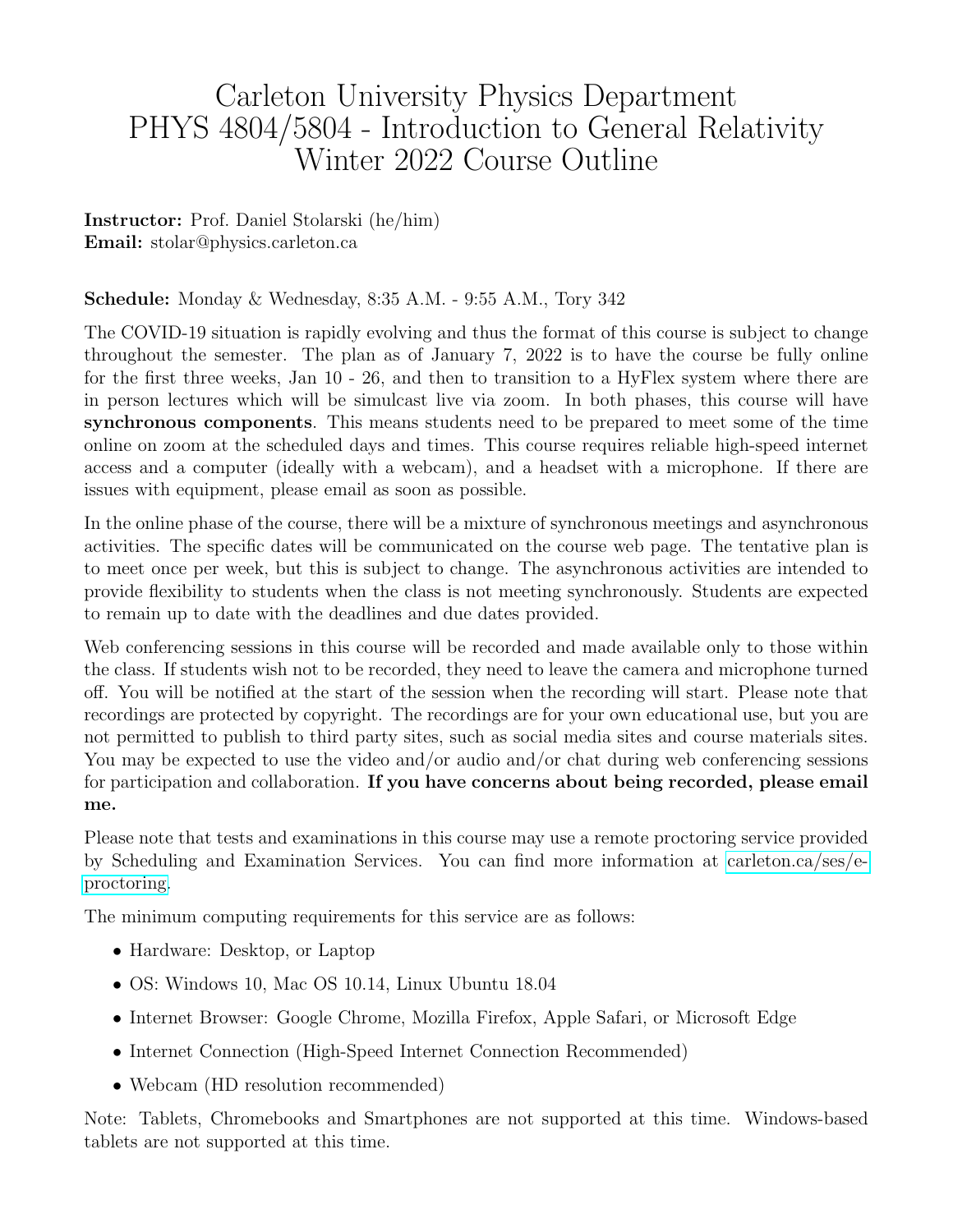Calendar Description: Special relativity using tensor analysis. Curved spacetime with physics applications which may include the solar system, stars, black holes, and gravitational waves. Introduction to differential geometry and Einstein's field equations.

Prerequisites: PHYS 3802 (Advanced Dynamics), PHYS 3308 (Electromagnetism), and PHYS 3807 (Mathematical Physics), or permission of the Department.

Course webpage: [See Brightspace](https://carleton.brightspace.com)

Teaching Assistant: Carlos de Lima (he/him) CarlosHenriquedeLima@cmail.carleton.ca

Student Hours<sup>[1](#page-1-0)</sup>: Carlos will have virtual office hours with the schedule to be determined. Prof. Stolarski's office hours are by email appointment. You can ask either Carlos or Prof. Stolarski questions about the material or assignment problems, but for questions about assignment marking, please contact Carlos.

Required Textbook: James B. Hartle, "Gravity: An Introduction to Einstein's General Relativity," Addison Wesley, 2003.

## Assignments and Grading

For undergraduates (PHYS 4804) the grades will be assigned as:

- Lecture questions  $5\%$
- Assignments  $40\%$
- Midterm  $25\%$
- Final  $30\%$ .

For graduate students (PHYS 5804) the grades will be assigned as:

- Lecture questions  $5\%$
- Assignments 35%
- Midterm  $20\%$
- Final  $25\%$
- Lecture Presentation 15%.

Details for each of the components are given here.

## Lecture Questions:

Each week you are required to ask (at least) one question based on the lectures, and submit that question on brightspace. The questions are due Fridays at 4 PM. The questions should be from things that arise in lecture, and not based on the assignments. I will answer the questions during

<span id="page-1-0"></span><sup>1</sup>Formerly called office hours, likely no longer in an office.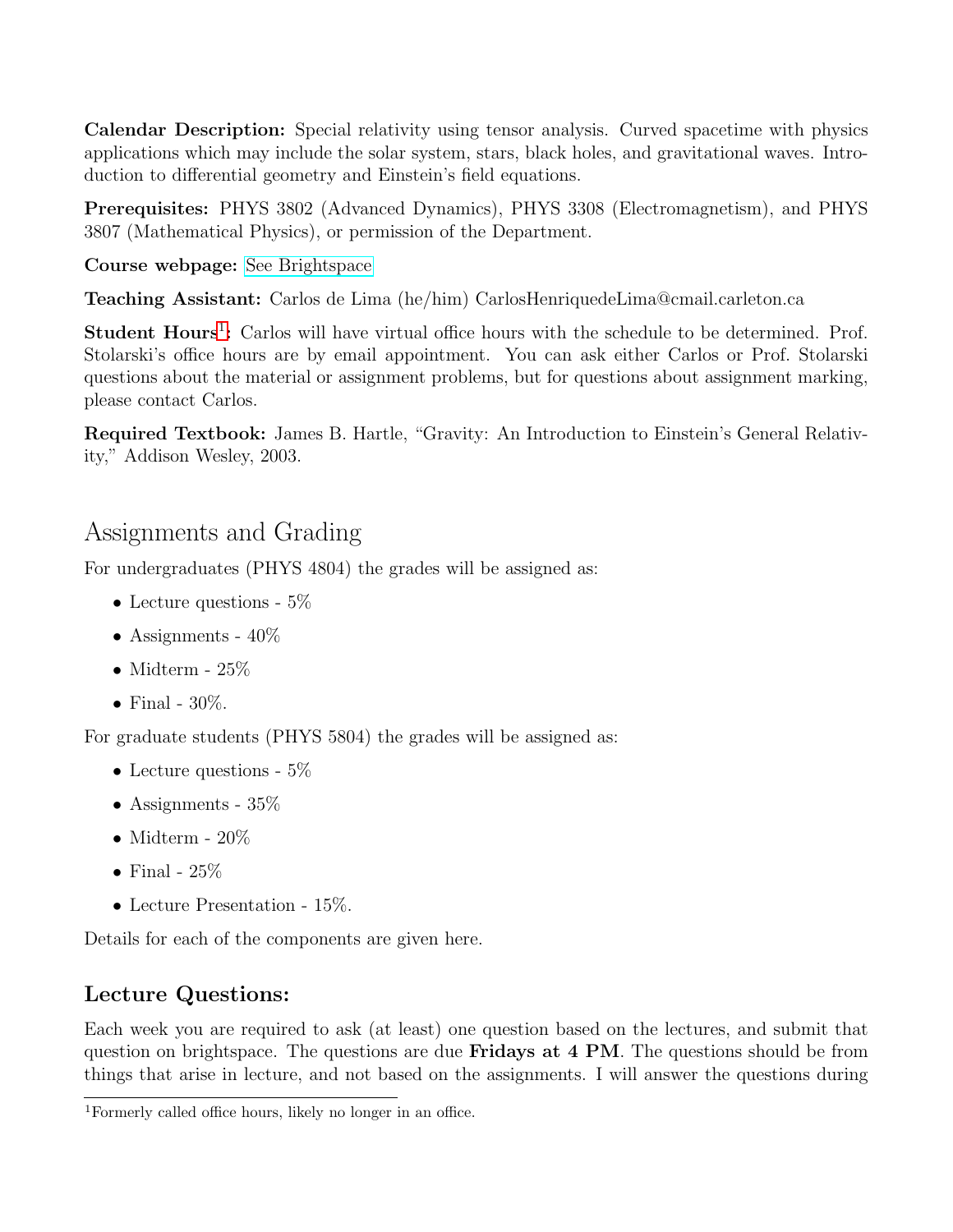the Monday lectures.

### Assignments:

Assignments will be posted and submitted on brightspace. Students can hand write their solutions and scan or photograph them to upload to to the website. Please upload a single pdf file. In the first part of the course, assignments will be assigned weekly, and in the second part, they will be given every other week.

Working through problems is an essential part of developing a deep understanding of the subject as this material is heavily math based. Students are permitted to discuss concepts and strategies related to solving the homework assignments; however, the work handed in must be their own. Solutions showing significant overlap may have the mark divided by the number of people who provide that solution.

Viewing or searching for solutions in any form before your assignment is submitted is forbidden and will be considered an academic offence. This includes solution manuals, worked problems on the internet, solutions written by other students, and solutions provided by course instructors in previous years.

Late assignments will not be accepted without a legitimate reason, such as illness.

Students that are having significant difficulties with the material are encouraged schedule an appointment for virtual office hours. Please email me with sufficient notice as last minute requests will not be accommodated.

### Midterm Exam:

There will be an 80-minute midterm during the class time on **Feb 16**. It will be administered the same way as the assignments, and after time is up you will have 20 minutes to scan and submit your solutions. If you have technical issues with submissions, please email me immediately.

The midterm will be open book and open notes, but you may not use the internet (outside of the course web page) or consult with any other person.

In the case of an exam deferral for legitimate reasons, please inform me within 24 hours of the regularly scheduled midterm to arrange a time to write the deferred exam.

As noted above, the midterm may use remote Proctoring.

## Final Exam:

The final exam will be be held during the final exam period in December, and will be 3 hours long. As with the midterm, it will be on brightspace and will be open book and open notes, but you may not use the internet (outside of the course web page) or consult with any other person. The final exam will focus on the material from the second half of the course.

In the event that a deferred exam is necessary, that exam will replace only the final exam component of the course mark, and will only be granted if adequate term work has been completed.

As noted above, the final may use remote Proctoring.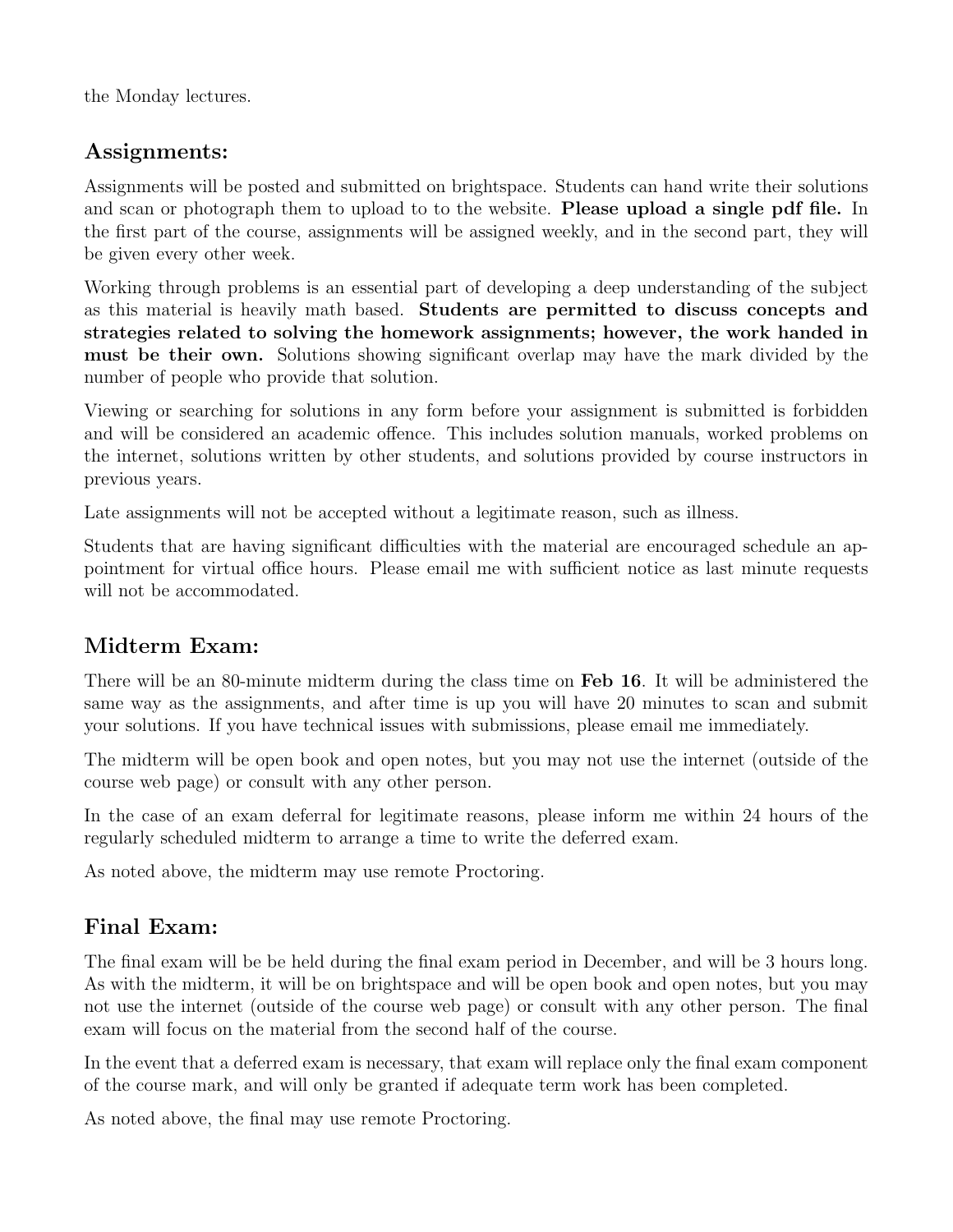## Lecture Presentation (5804 only):

Graduate students will give a presentation on a topic from General Relativity not covered in class. Slides (such as powerpoint) are encouraged but not required. The presentations will be during the last week of classes, and will be 20 minutes long (subject to change depending on enrolment).

Possible topics include (but are not limited to):

- Solar system tests of GR
- Astrophysical black holes
- Numerical relativity
- de Sitter and anti-de Sitter spacetimes
- Matter waves in a gravitational potential.

Please email me your choice of topic by March 7. Topics will be given out on a first come first serve basis if multiple students try to choose the same topic. I am happy to provide references on any of the above topics.

## Course Outline

| Week       | <b>Textbook Chapters</b> | <b>Topic Description</b>               |  |
|------------|--------------------------|----------------------------------------|--|
| Jan $10^*$ | Chapters 1, 2            | Geometry as Physics.                   |  |
| Jan $17^*$ | Chapters 3               | Review of Newtonian Physics            |  |
| Jan $24*$  | Chapters $4,5$           | Review of special relativity.          |  |
| Jan 31     | Chapter 6                | Gravity as Geometry                    |  |
| Feb 7      | Chapter 7                | Description of Curved Spacetime        |  |
| Feb 14     | Chapter 8                | Geodesics                              |  |
| Feb 16     |                          | Midterm                                |  |
| Feb 21     | Winter Break             | No classes.                            |  |
| Feb 28     | Chapter 9                | Geometry Outside a Spherical Star      |  |
| Mar 7      | Chapter 12               | Gravitational collapse and black holes |  |
| Mar 14     | Chapter 16               | Gravitational waves                    |  |
| Mar $21$   | Chapter 20               | A little more math                     |  |
| Mar 28     | Chapter 21               | Curvature and Einstein's Equation      |  |
| Apr $4$    | Chapter $21$ (cont)      | Curvature and Einstein's Equation      |  |
| Apr 11     | Final class              | Review                                 |  |

Below is a rough outline of the course, but it may change to fit the pace needed.

∗ Scheduled to be online.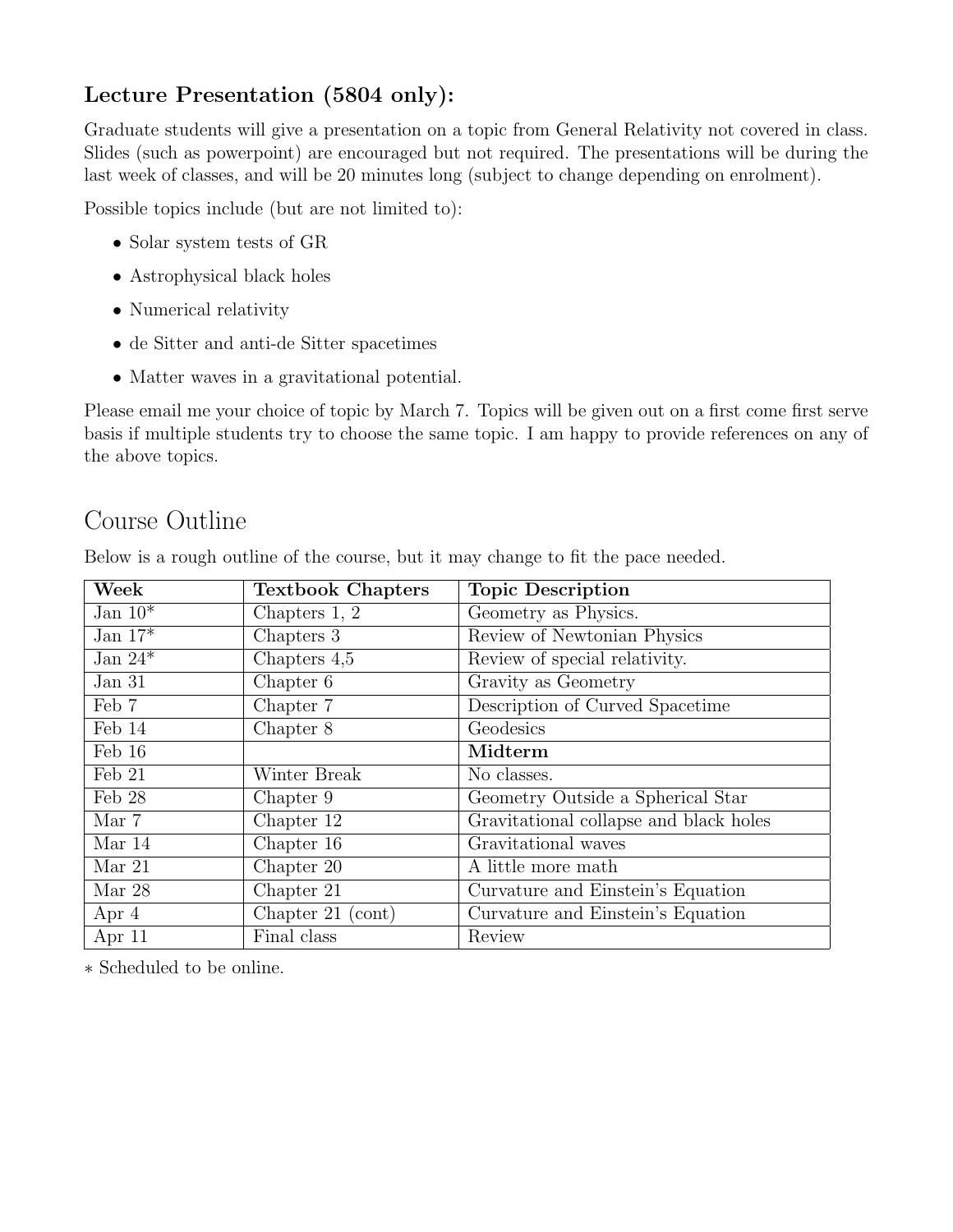#### Inclusive teaching statement:

Science is for everyone. I am committed to fostering an environment for learning that is inclusive for everyone regardless of gender identity, gender expression, sex, sexual orientation, race, ethnicity, ability, age, class, etc. All students in the class, the instructor, and any guests should be treated with respect during all interactions. It is my hope that our class will support diversity of experience, thought, and perspective. I will continually strive to create inclusive learning environments and would therefore appreciate your support and feedback. I welcome emails or in-person communications to let me know your preferred name or pronoun. Please see the [Faculty of Science Equity,](https://science.carleton.ca/about/edi/) [Diversity, and Inclusion \(EDI\) statement.](https://science.carleton.ca/about/edi/)

#### COVID-19 and the Classroom

All members of the Carleton community are required to follow COVID-19 prevention measures and all mandatory public health requirements (e.g. wearing a mask, physical distancing, hand hygiene, respiratory and cough etiquette) and [mandatory self-screening](https://carleton.ca/covid19/screening/) prior to coming to campus daily.

If you feel ill or exhibit COVID-19 symptoms while on campus or in class, please leave campus immediately, self-isolate, and complete the [mandatory symptom reporting tool.](https://carleton.ca/covid19/covid-19-symptom-reporting/) For purposes of contact tracing, attendance will be taken in all classes and labs. Participants can check in using posted QR codes through the cuScreen platform where provided. Students who do not have a smartphone will be required to complete a paper process as indicated on the [COVID-19 website.](http://carleton.ca/covid19)

All members of the Carleton community are required to follow guidelines regarding safe movement and seating on campus (e.g. directional arrows, designated entrances and exits, designated seats that maintain physical distancing). In order to avoid congestion, allow all previous occupants to fully vacate a classroom before entering. No food or drinks are permitted in any classrooms or labs.

For the most recent information about Carleton's COVID-19 response and required measures, please see the [University's COVID-19 webpage](https://carleton.ca/covid19/) and review the [Frequently Asked Questions \(FAQs\).](https://carleton.ca/covid19/faq/) Should you have additional questions after reviewing, please contact [covidinfo@carleton.ca](mailto:covidinfo@carleton.ca)

Please note that failure to comply with University policies and mandatory public health requirements, and endangering the safety of others are considered misconduct under the [Student Rights](https://carleton.ca/studentaffairs/student-rights-and-responsibilities/) [and Responsibilities Policy.](https://carleton.ca/studentaffairs/student-rights-and-responsibilities/) Failure to comply with Carleton's COVID-19 procedures may lead to supplementary action involving Campus Safety and/or Student Affairs.

Note about COVID-19 and Mental Health: The global pandemic has led to extra stress and uncertainty for everyone, and while we may all be experiencing the same storm, this does not mean that we are all in the same boat! If you are struggling, please do not hesitate to reach out. I can direct you to resources that might help. Remember that Carleton also offers an array of mental health and well-being resources, which can be found [here.](https://carleton.ca/wellness/)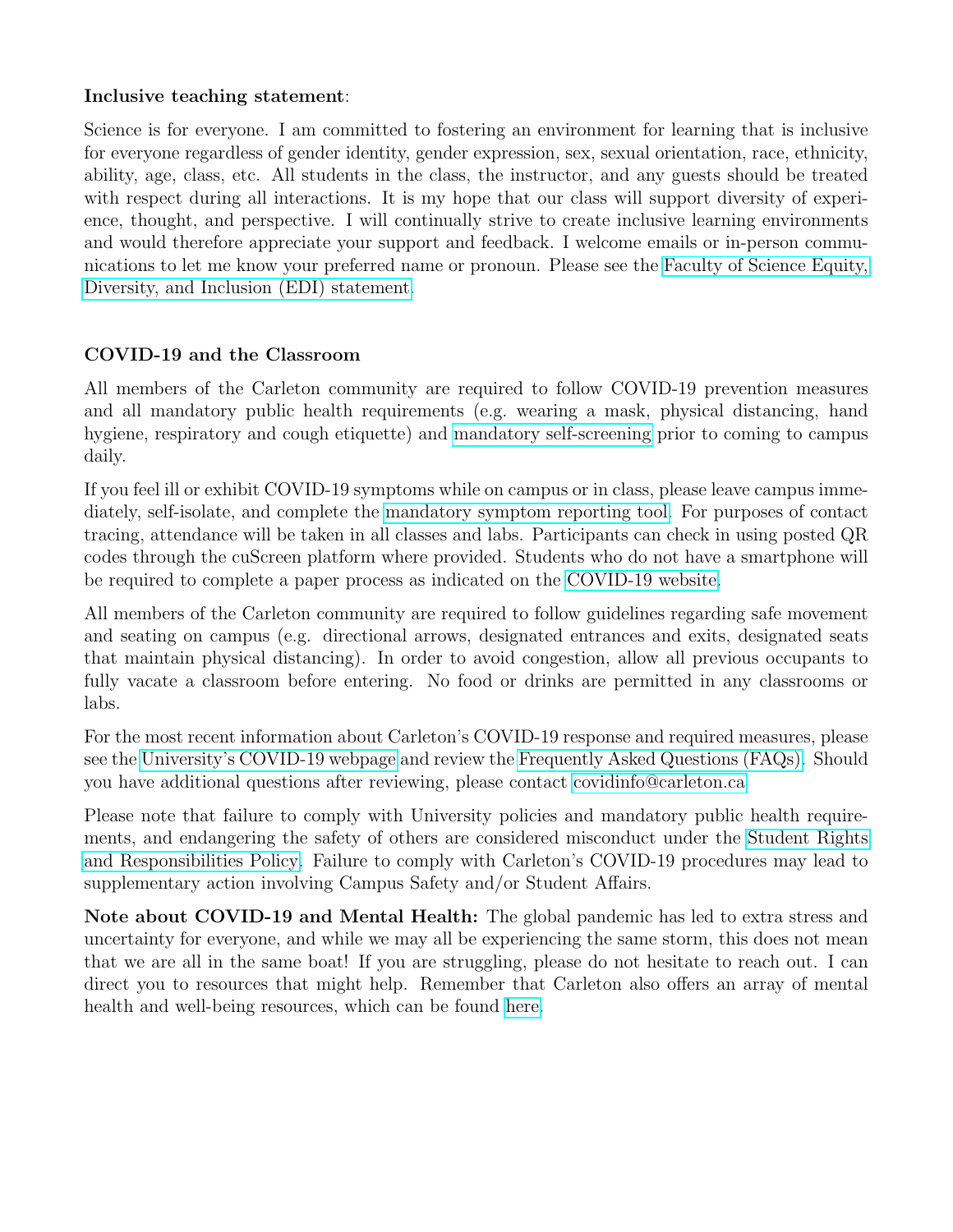#### Grade Definition:

In accordance with the Carleton University Undergraduate Calendar Regulations, the letter grades assigned in this course will have the following percentage equivalents:

| $A+ = 90-100$                                 | $A = 85 - 89$                      | $A = 80-84$   |                  |
|-----------------------------------------------|------------------------------------|---------------|------------------|
| $B+=77-79$                                    | $B = 73-76$                        | $B = 70-72$   |                  |
| $C+=67-69$                                    | $C = 63-66$                        | $C_7 = 60-62$ |                  |
| $D+=57-59$                                    | $D = 53-56$ $D = 50-52$            |               |                  |
| F < 50                                        | $WDN = With drawn from the course$ |               |                  |
| $\text{ABS} =$ Student absent from final exam |                                    |               | $DEF = Deferred$ |

#### Academic Accommodations, Regulations, Plagiarism, Etc.

Carleton University is committed to providing access to the educational experience in order to promote academic accessibility for all individuals. Academic accommodation refers to educational practices, systems and support mechanisms designed to accommodate diversity and difference. The purpose of accommodation is to enable students to perform the essential requirements of their academic programs. At no time does academic accommodation undermine or compromise the learning objectives that are established by the academic authorities of the University. More information can be found [here.](https://students.carleton.ca/course- outline/)

University rules regarding registration, withdrawal, appealing marks, and most anything else you might need to know can be found on the university's website, [here.](https://calendar.carleton.ca/undergrad/regulations/academicregulationsoftheuniversity/)

#### Academic Accommodations for Students with Disabilities

If you have a documented disability requiring academic accommodations in this course, please contact the Paul Menton Centre for Students with Disabilities (PMC) at 613-520-6608 or pmc@carleton.ca for a formal evaluation or contact your PMC coordinator to send your instructor your Letter of Accommodation at the beginning of the term. You must also contact the PMC no later than two weeks before the first in-class scheduled test or exam requiring accommodation (if applicable). After requesting accommodation from PMC, meet with your instructor as soon as possible to ensure accommodation arrangements are made. For more details, visit the Paul Menton Centre website.

#### Addressing Human Rights Concerns

The University and all members of the University community share responsibility for ensuring that the University's educational, work and living environments are free from discrimination and harassment. Should you have concerns about harassment or discrimination relating to your age, ancestry, citizenship, colour, creed (religion), disability, ethnic origin, family status, gender expression, gender identity, marital status, place of origin, race, sex (including pregnancy), or sexual orientation, please contact the [Department of Equity and Inclusive Communities](https://carelton.ca/equity) at equity@carleton.ca.

#### Religious Obligations

Please contact me with any requests for academic accommodation during the first two weeks of class, or as soon as possible after the need for accommodation is known to exist. For more details, please review the [Student Guide to Academic Accommodation.](https://carleton.ca/equity/wp-content/uploads/Student-Guide-to-Academic-Accommodation.pdf)

#### Survivors of Sexual Violence

As a community, Carleton University is committed to maintaining a positive learning, working and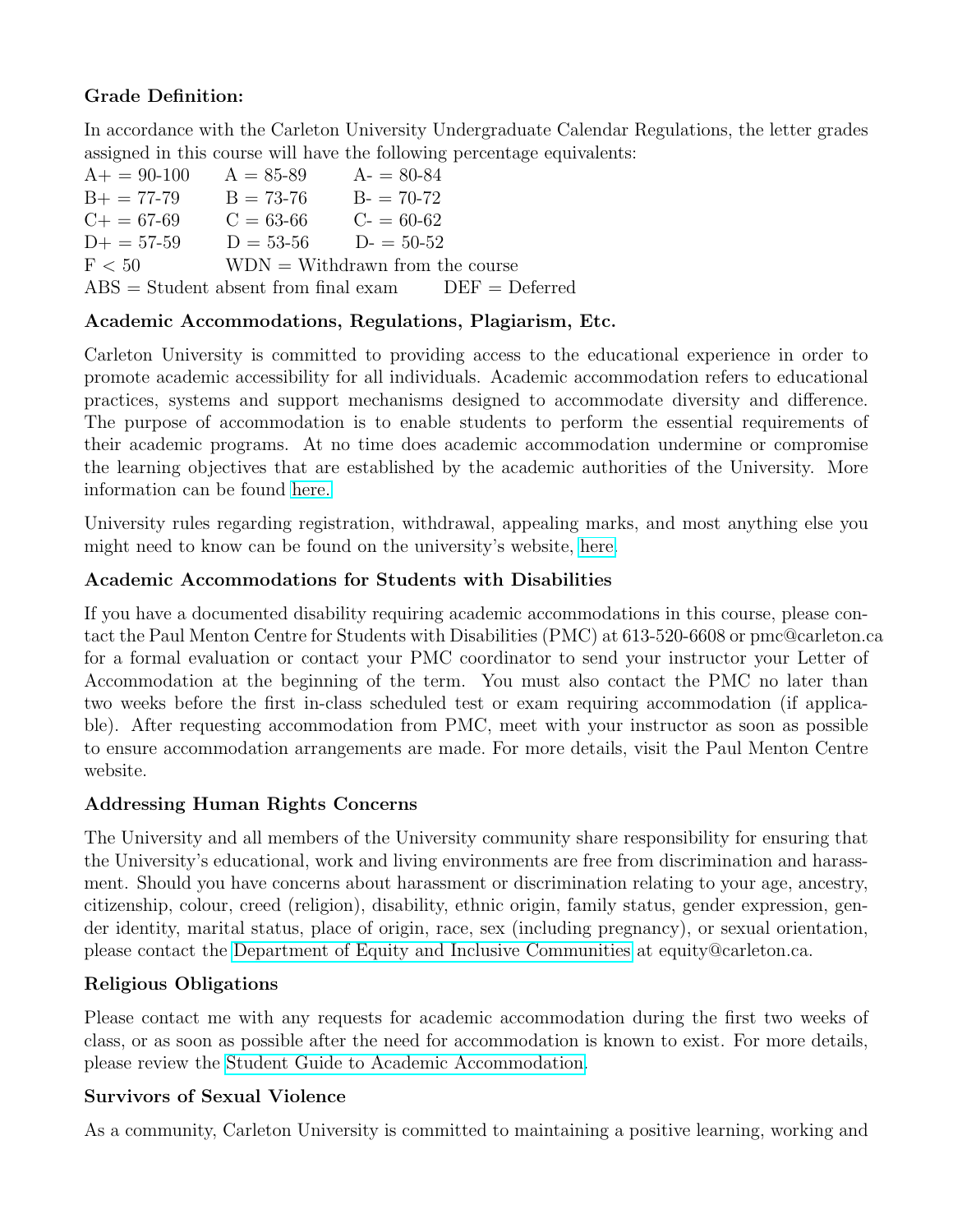living environment where sexual violence will not be tolerated, and where survivors are supported through academic accommodations as per Carleton's Sexual Violence Policy. For more information about the services available at the university and to obtain information about sexual violence and/or support, visit:<https://carleton.ca/sexual-violence-support/>

#### Accommodations for Missed Work

Carleton recognizes that these are unprecedented times during the COVID-19 pandemic, and that students may be experiencing greater stress and other life factors that are not in their control. As a result, Carleton has put into place a protocol for students to apply for accommodations using a self-declaration form in the event of missed work. The form can be found at: <https://carleton.ca/registrar/wp-content/uploads/self-declaration.pdf>

#### For Pregnancy

Please contact me with any requests for academic accommodation during the first two weeks of class, or as soon as possible after the need for accommodation is known to exist. For more details, please review the [Student Guide to Academic Accommodation.](https://carleton.ca/equity/wp-content/uploads/Student-Guide-to-Academic-Accommodation.pdf)

#### Accommodation for Student Activities

Carleton University recognizes the substantial benefits, both to the individual student and for the university, that result from a student participating in activities beyond the classroom experience. Reasonable accommodation must be provided to students who compete or perform at the national or international level. Please contact me with any requests for academic accommodation during the first two weeks of class, or as soon as possible after the need for accommodation is known to exist. For more details, see the [Senate Policy on Accommodation for Student Activities.](https://carleton.ca/senate/wp-content/uploads/Accommodation-for-Student-Activities-1.pdf)

#### Academic Integrity

Academic misconduct undermines the values of honesty, trust, respect, fairness, and responsibility that we expect in this class. Carleton University provides supports such as academic integrity workshops to ensure, as far as possible, that all students understand the norms and standards of academic integrity that we expect you to uphold. Your teaching team has a responsibility to ensure that their application of the Academic Integrity Policy upholds the university's collective commitments to fairness, equity, and integrity. (adapted from Carleton University's Academic Integrity Policy, 2021). Examples of actions that do not adhere to Carleton's Academic Integrity Policy include:

- Plagiarism
- Accessing unauthorized sites for assignments or tests
- Unauthorized collaboration on assignment and exams

Students are expected to familiarize themselves with and follow the Carleton University Student Academic Integrity Policy. The Policy is strictly enforced and is binding on all students. For more information, please see [Carleton's academic integrity page.](https://carleton.ca/registrar/academic-integrity/)

#### Course Copyright

Classroom teaching and learning activities, including lectures, discussions, presentations, etc., by both instructors and students, are copyright protected and remain the intellectual property of their respective author(s). All course materials, including PowerPoint presentations, outlines, and other